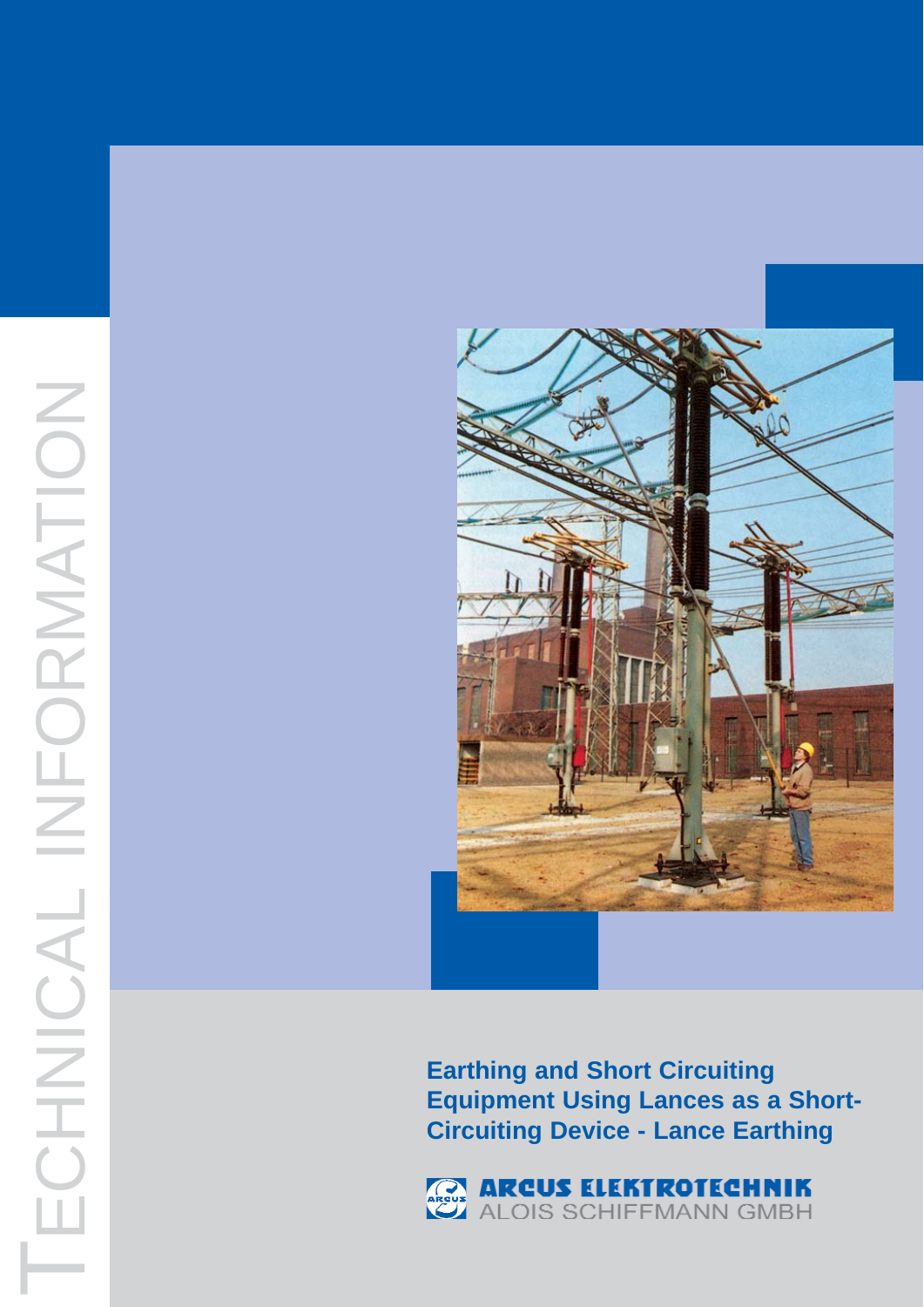# **GENERAL**



Earthing and short circuiting devices with restricted guidance using lances as a short circuiting device - Lance earthing, are called "Earthing lances" in this text.

### **Standards**

Earthing lances are in accordance to DIN EN 61219 and VDE 0683 part 200 of January 1995 and are based on IEC 1219.

#### **Tests**

3-polar electric tests have been carried out at the accredited institutes KEMA in Arnheim, FGH in Mannheim and IPH in Berlin. To a certain extent these tests were the basis for the present standard.

Positive results were reached up to:

 $I_{\text{tm}}$  = 200 kA,  $I_{\text{t}}$  =  $I_{\text{r}}$  = 80 kA at  $\mathrm{t_{t}}$  =  $\mathrm{t_{r}}$  = 0.5 s and I<sub>tm</sub> = 158 kA, I<sub>t</sub> = I<sub>r</sub> = 63 kA at t<sub>t</sub> = t<sub>r</sub> = 1.0 s

#### **Features Features**

Earthing lances

- are rated for use on outside high voltage switchgear 110 kV to 400 kV,
- are not considered as earthing switches as they do not make capacity,
- are only for application as earthing and short circuiting device in disconnected switchgear sections after the absence of voltage has been verified,
- are designed for short-term use as portable earthing and short circuiting device,
- have a restricted guidance through the sleeve of the earth fixed point, opposite to portable earthing and short circuiting devices. The earthing lance is already earthed when it is slid into the sleeve of the earth fixed point,
- are easy to transport and should be stored indoors.

#### **Design / Material Design / Material**

An earthing lance system consists of:

(1) Phase fixed point, (5) earthing lance with (7) earth rod, (3) earth fixed point

The phase fixed point is made of high tensile AlSi alloy. Conductive parts of the earthing lance are made of anticorrosive aluminium alloy and all parts of the interior mechanic are of stainless steel and copper alloy. Glassfibre-reinforced polyester tube is used for the earth rod (7). The earth fixed point (3) is provided with an earth sleeve of aluminium alloy (19) with two slide rings of stainless steel (20) and it is firmly connected to the bolt flange (2). The bolt flange (2) is provided with a tin plated copper alloy bolt and the installation plate is made of hot-dip galvanized steel.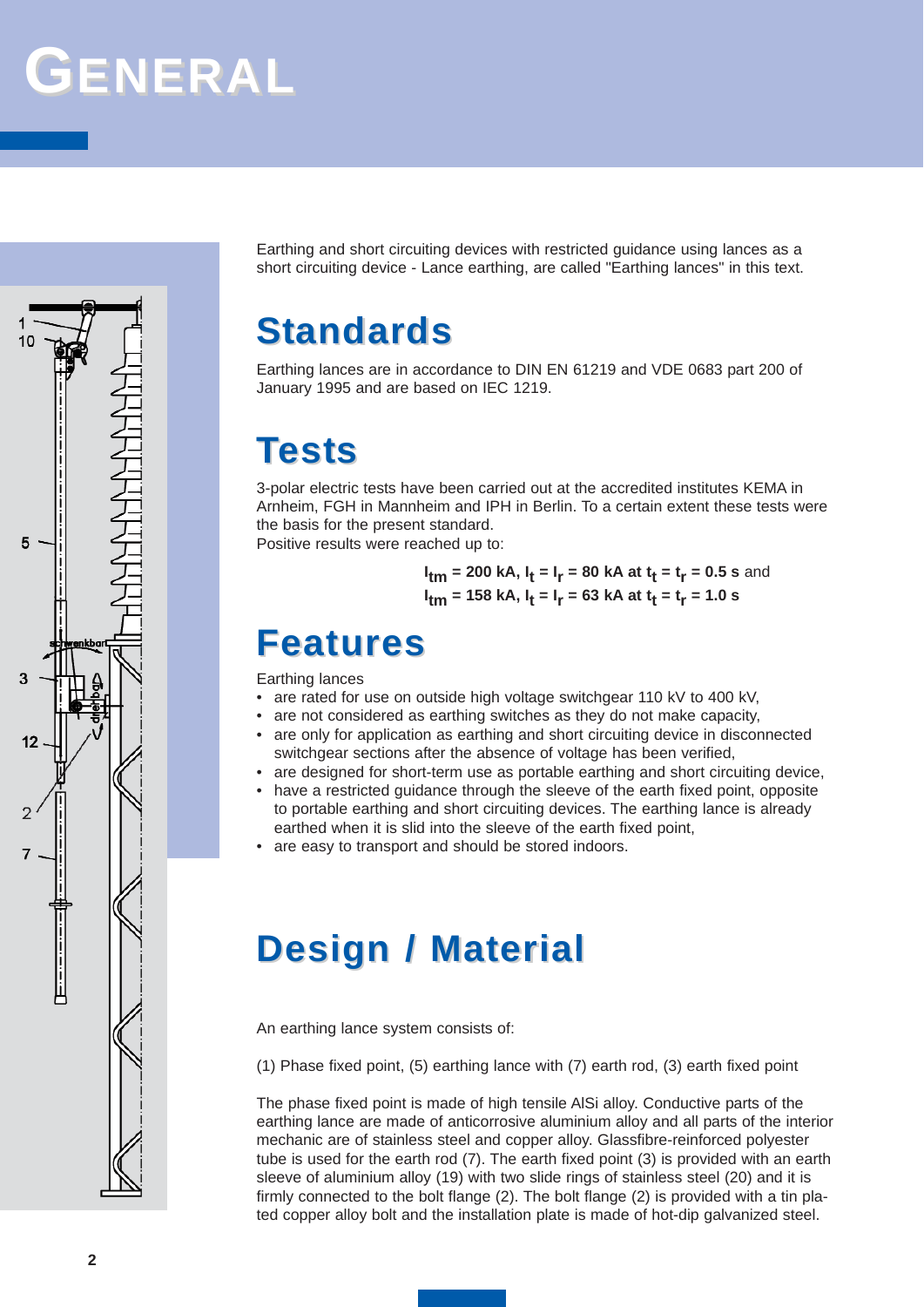## **GENERAL**

 $16$ 

 $13$ 

 $15$ 

 $14$ 



Inside the earthing lance a threaded spindle (13) is equiped with spreading cones (14).

Also the earthing lance contains a threaded sleeve (15) with a pulling rod (16) which is connected to the closing jaw (17) of the clamp head (10).

In the section of the spreading wedges the lower part of the earth lance tube (12) is slotted in longitudinal direction for a safe contact to the earth sleeve.

In order to contact the earthing lance to phase and earth fixed point the earth rod (which is connected to the threaded spindle) is rotated clockwise.

Through this rotation the spreading wedges and the threaded spindle are moving towards each other.

The slotted tube section extends and causes a rigid connection to the earth sleeve.

At the same time the locking jaw of the clamp head presses against the strap of the phase fixed point.

This way a safe and short circuiting proof contact is made between earth and phase fixed point.

### **Handling Handling**

It is possible for one person to operate the earthing lance safely even under difficult conditions.

First the clamp head of the earthing lance is introduced into the earth sleeve. This way the weight of the earthing lance is already shifted to the earth sleeve. At the same time an electric connection to the earthed switchgear section is made.

By means of the earth rod the earthing lance is slid through the earthing sleeve and moved into the direction of the phase fixed point by a turning movement, together with the turnable earth fixed point.

The head of the earthing lance is clamped to the strap of the face fixed point. Now the weight of the earthing lance is carried by the phase fixed point.

The earth rod is tightened in a clockwise rotation and this way contacts the earthing lance to the phase and earth fixed points.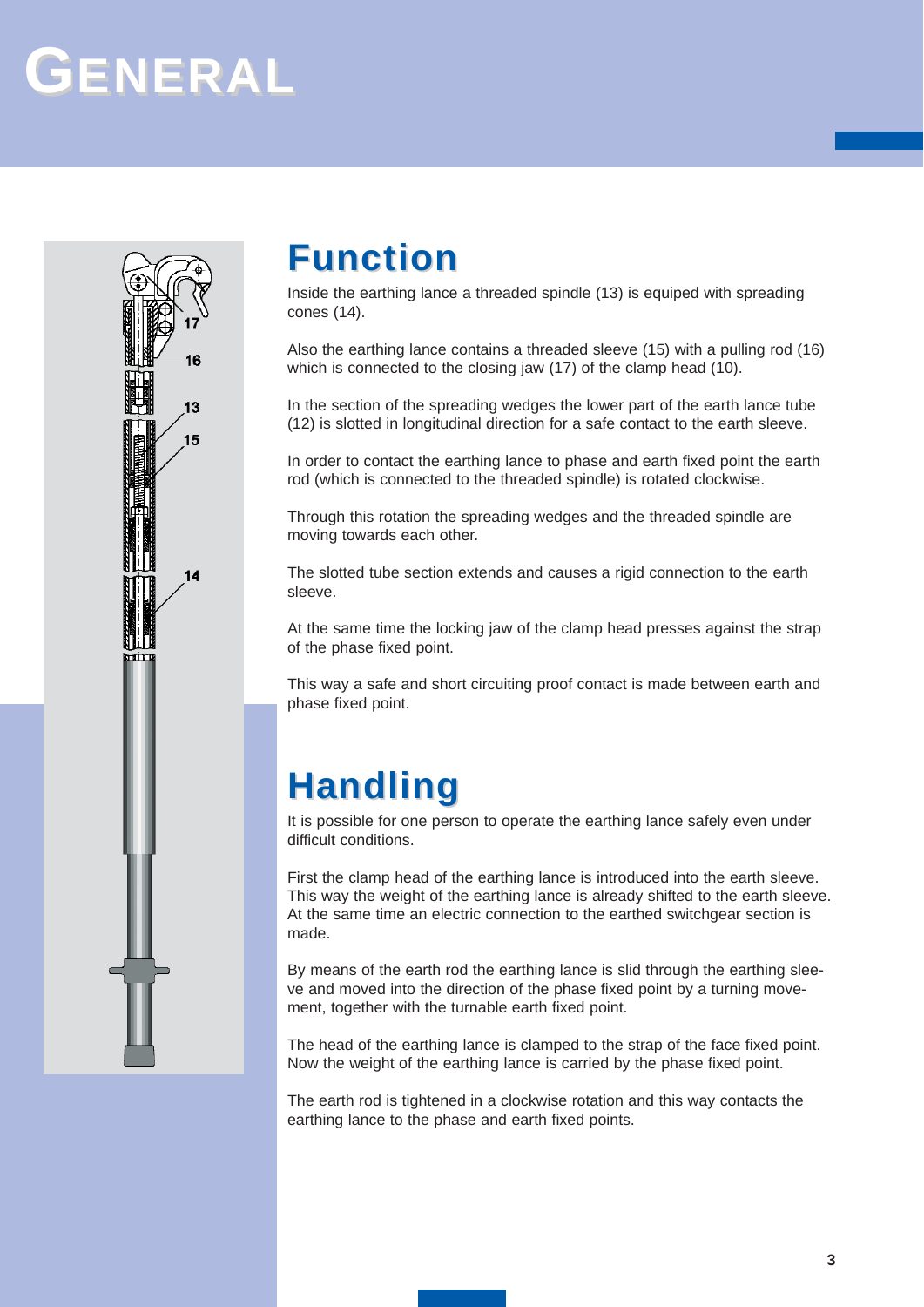### **GENERAL**

**4**

#### **Advantages**

Earthing lances are specially suitable in case:

- of a high short circuit current when large lead cross sections were required on portable earthing and short circuiting devices,
- parallel earthing and short circuiting with several single phase earthing devices is time-consuming, complicated and not recommendable in case of narrow space in the switchgear,
- handling of earthing and short circuiting with flexible leads is unsafe due to conductor height and/or distances,
- motor earthing devices are not required or not considered for economical reasons,
- the potential danger caused by banging earth leads during a short circuit can be reduced,
- narrow space in the switchgear limits the mobility due to live neighbouring switchgear sections.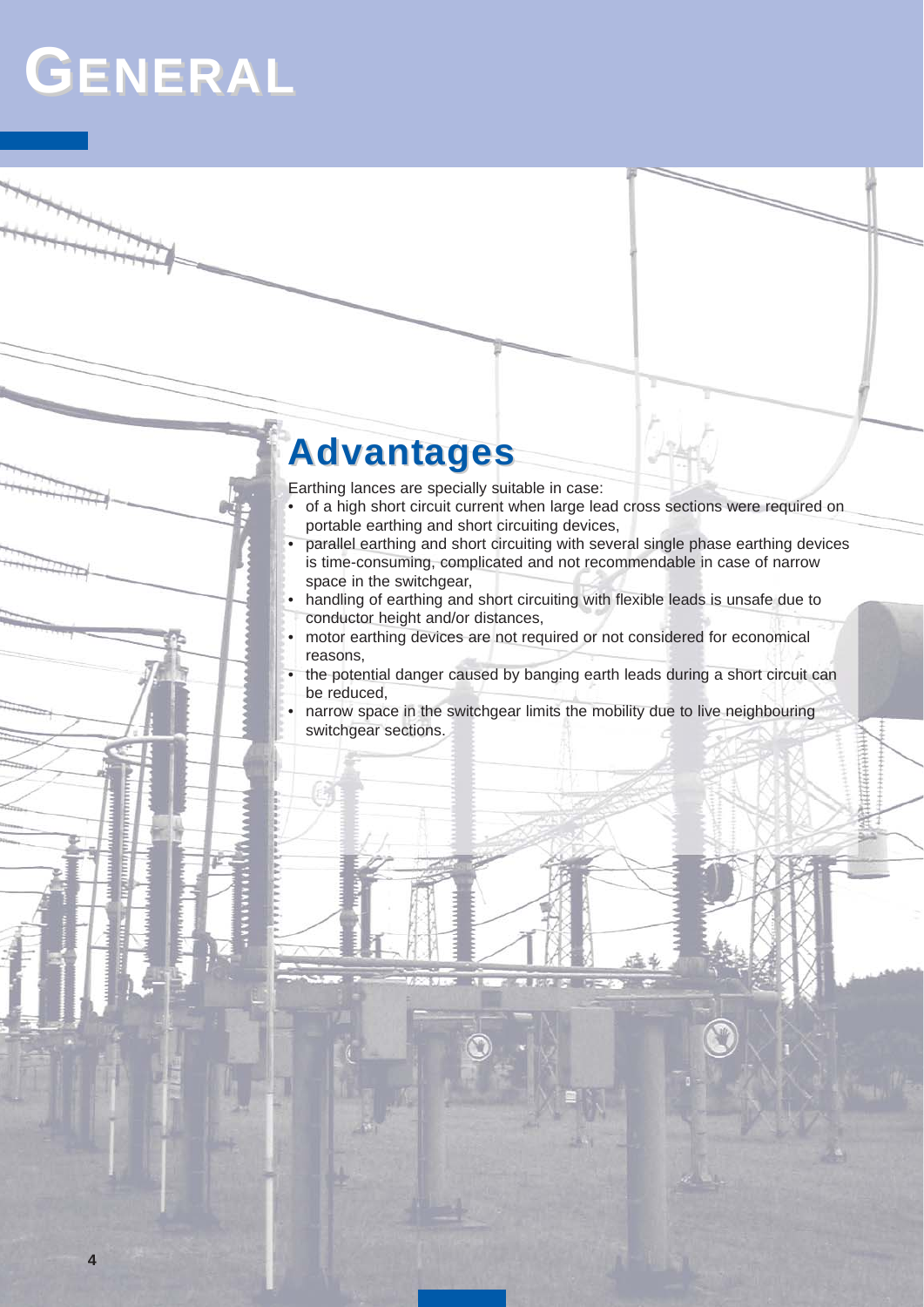# **LENGTHS OF EARTHING EARTHING LANCES**

| Un [kV] | $Lg$ [mm]<br>total length | $L1$ [mm]<br>earth/phase fixed point | $I_r$ [kA]<br>at $t_r$ 0.5 s | $I_r$ [kA]<br>at t <sub>r</sub> 1.0 s | Type No.   |
|---------|---------------------------|--------------------------------------|------------------------------|---------------------------------------|------------|
| 110     | 2900                      | 1650                                 | 63                           | 44.5                                  | 618 136 1) |
| 220     | 4100                      | 2500                                 | 80                           | 63                                    | 618 137 1) |
| 380     | 6100                      | 4200                                 | 80                           | 63                                    | 618 138 1) |
| 110-380 | switchgear specific       |                                      | 80                           | 63                                    | 618 141    |

1) Also available with earth rod extension.

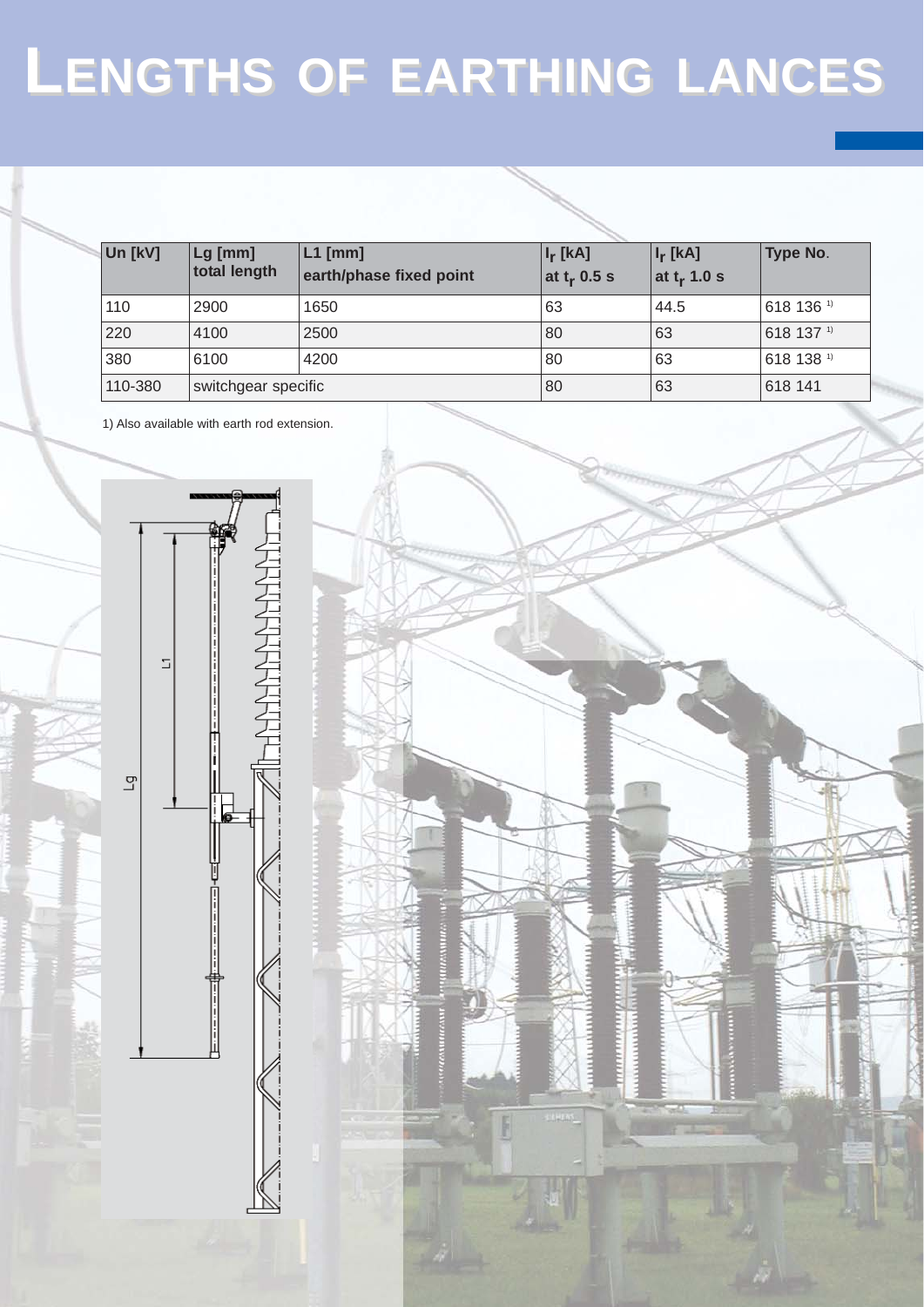# $P$ HASE FIXED POINTS (SELECTION)

| Pict.          | <b>Description</b>                                | <b>Dimension</b><br>WxH [mm] | Type No. |
|----------------|---------------------------------------------------|------------------------------|----------|
| 1              | Connection plate 4x holes ø14                     | 160x180                      | 515 200  |
| $\overline{2}$ | Connection plate 4x holes ø14                     | 240x195                      | 515 185  |
| 3              | Connection plate 4x holes ø14                     | 240x130                      | 515 227  |
| $\overline{4}$ | Round up to ø32, strap transverse to conductor    | 160x185                      | 515 202  |
| 5              | Round up to ø45, strap transverse to conductor    | 230x180                      | 515 188  |
| 6              | Round 50 up to ø80, strap transverse to conductor | 230x205                      | 515 184  |
| $\overline{7}$ | Round 60 up to ø95, transverse or parallel        | 160x240                      | 515 205  |
| 8              | Round 100 up to ø120, transverse or parallel      | 160x280                      | 515 207  |
| 9              | Round 100 up to ø120, transverse or parallel      | 230x320                      | 515 195  |
| 10             | Round ø160, strap transverse to conductor         | 230x290                      | 515 182  |
| 11             | Round 200 up to ø250, transverse or parallel      | 230x365                      | 515 190  |
| 12             | Round 2x ø32, 45 distance, transverse             | 230x180                      | 515 180  |
| 13             | Round 2x ø32, 100 distance, transverse            | 230x180                      | 515 183  |
| 14             | Round $\varnothing$ 22.5                          | 160x52                       | 515 209  |

Additional measures may need to be provided on site to prevent partial discharges.



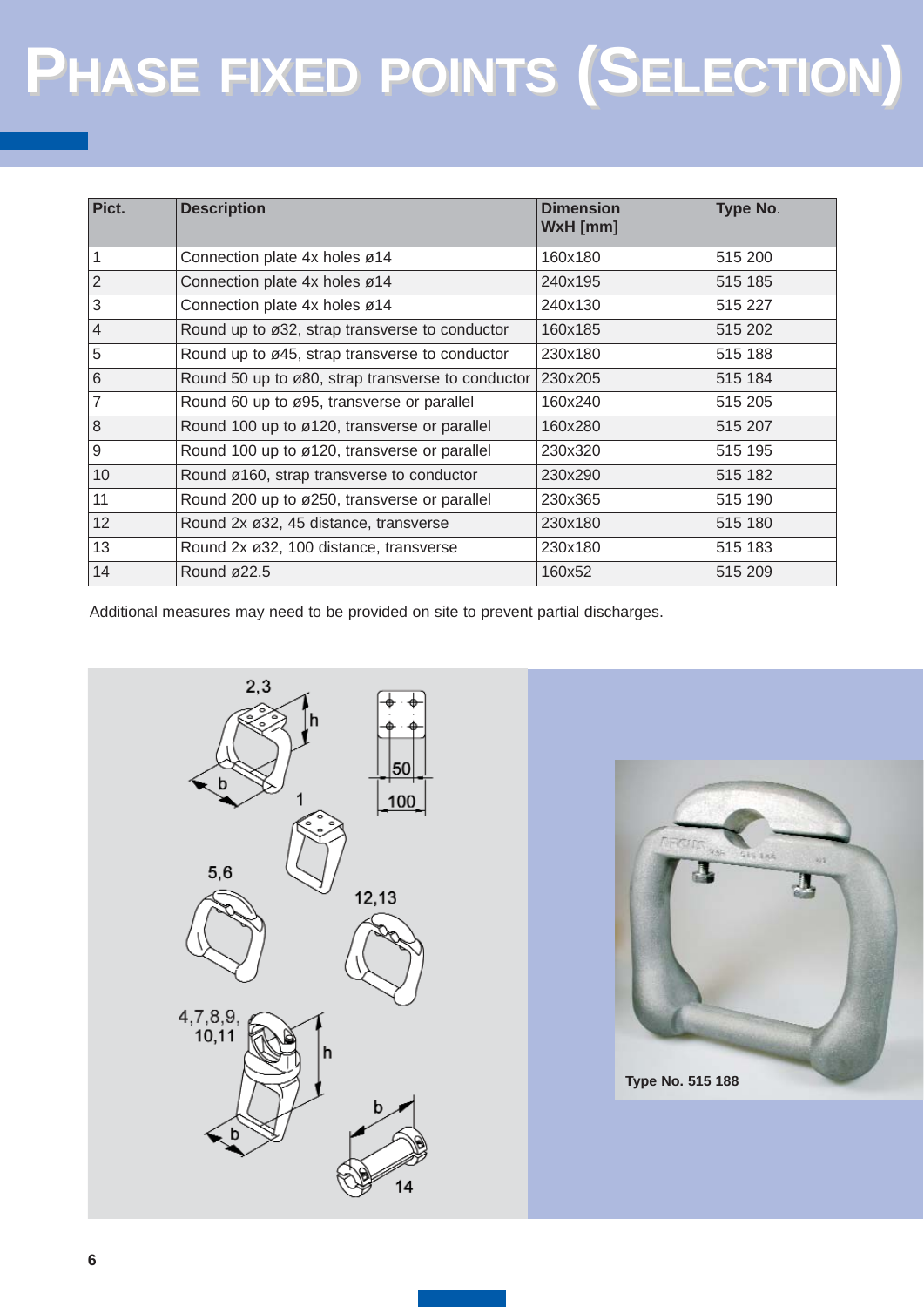## **EARTH FIXED POINT**

| <b>Description</b>                                                                                                                                                                                        | Type No. |
|-----------------------------------------------------------------------------------------------------------------------------------------------------------------------------------------------------------|----------|
| Earth fixed point for fixed installation to earthed switchgear parts, with adjustable turning<br>limitation to the right or left to 70 ° or as fixed type, advantageous in narrow switchgear<br>sections. | 618 135  |